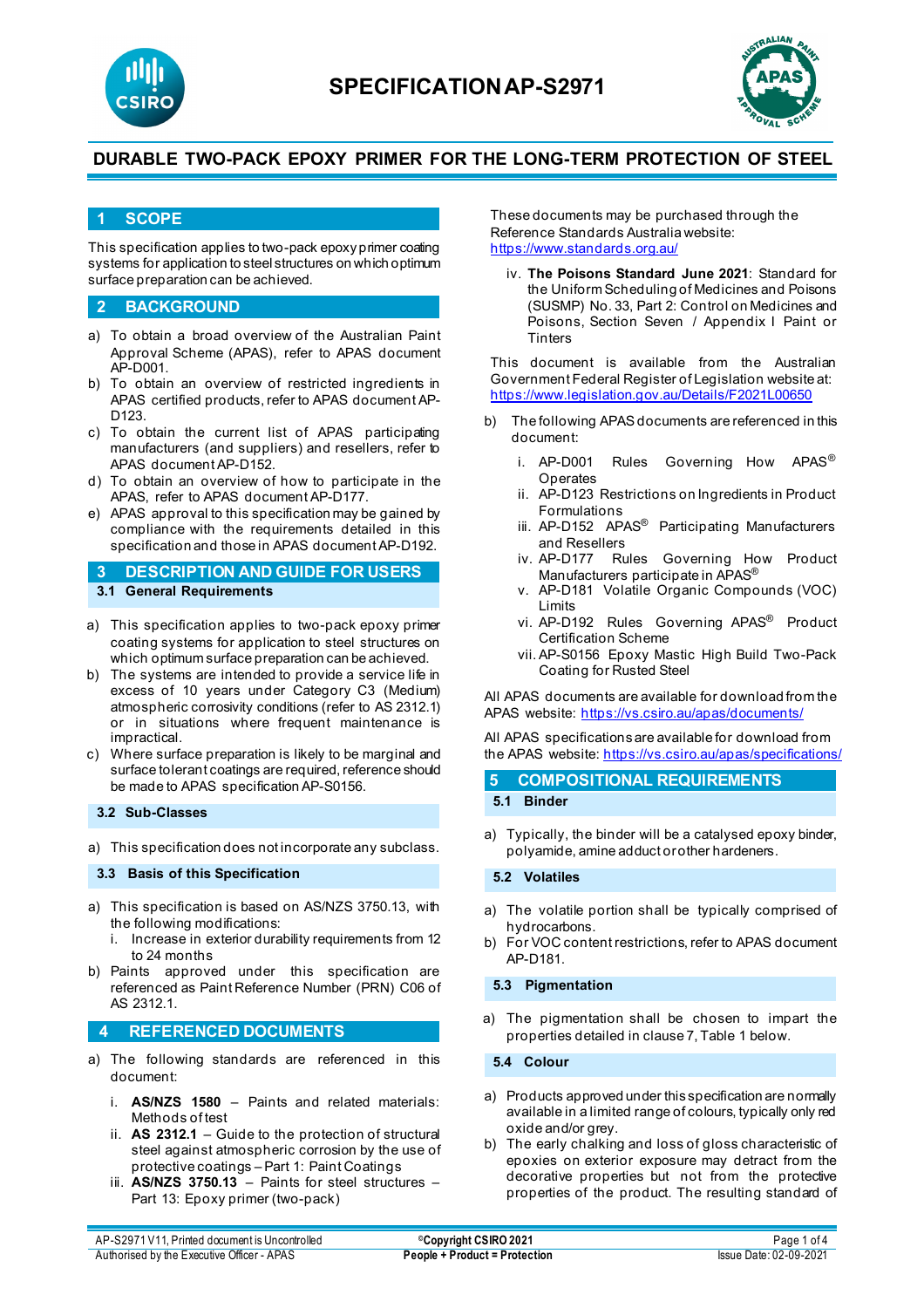



decorative properties of these coatings is expected to be low.

**6 PRODUCT APPROVAL REQUIREMENTS**

### **6.1 General Requirements**

a) The product and its application for approval shall comply with the relevant requirements of APAS document AP-D192 during the life of the approval.

### **6.2 Technical Requirements**

a) The product shall comply with **all** the requirements of clause 7, Table 1 below.

#### **6.3 Health and Safety Requirements**

- a) The manufacturer's Safety Data Sheet (SDS) must be studied closely prior to using the product and complied with during use of the product.
- b) As products covered by this specification principally contain solvents, the paint is considered flammable and should be stored away from all sources of heat or ignition.
- c) Containers should be resealed immediately after use and good ventilation provided during use to minimise the risk of fire or explosion and the long-term toxic effects of absorption of the vapour into the lungs.
- d) Care should be taken to avoid contact with the skin using protective clothing and barrier cream. All pumping equipment should be adequately earthed. It is anticipated that most of these products would be applied by operators in well ventilated spray booths or in the field by operators with adequate safety equipment.
- e) Products intended for sale in Australia shall comply with all the requirements of the SUSMP. Products intended for sale in other countries shall comply with all local WHS and environmental requirements.
- f) The product shall comply with all requirements of clause 6.3 and 6.4 of APAS document AP-D192.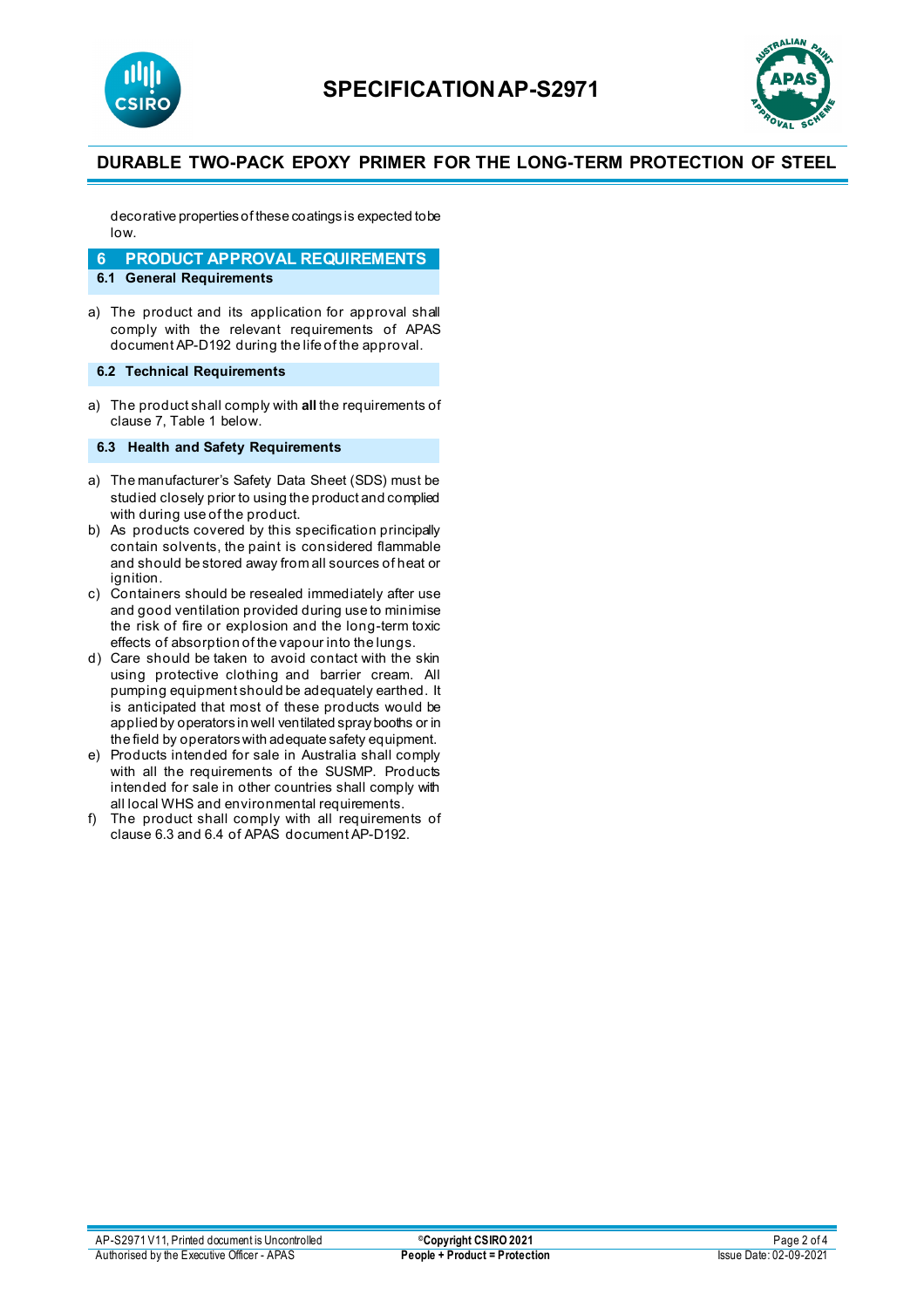



# **7 TABLE 1: PERFORMANCE PROPERTIES**

| <b>TEST</b>                      | <b>AS/NZS</b><br>1580<br><b>METHOD</b>                    | <b>REQUIREMENTS</b>                                                                                                                                                                                                                        |
|----------------------------------|-----------------------------------------------------------|--------------------------------------------------------------------------------------------------------------------------------------------------------------------------------------------------------------------------------------------|
| <b>General Requirements</b>      | <b>AS/NZS</b><br>3750.13                                  | Shall comply with all the requirements of clause 2 Material<br>Requirements, with the exception of clause 2.5.7 where 12 months<br>shall be replaced by 24 months as detailed below.<br>All results shall be reported.                     |
|                                  |                                                           | NOTE: Other tests listed below are in addition to these requirements.                                                                                                                                                                      |
| Non-volatile Content by Volume   | 301.2 or<br>Theoretical<br>calculation                    | Minimum 50%.                                                                                                                                                                                                                               |
| Thinning or Mixing Properties    | 208.1                                                     | Using 10% of manufacturers recommended thinner, there shall be no<br>signs of incompatibility.                                                                                                                                             |
| Viscosity                        | 214.x                                                     | State method and record results.                                                                                                                                                                                                           |
| Application of Aged Sample       | <b>AS/NZS</b><br>3750.13                                  | A sample of the product which has been stored at routine conditions<br>for 12 months shall produce a uniform finish typical of the product<br>type when applied by spray. The sprayed film shall still comply with<br>the requirements of: |
|                                  | 2.5.1<br>2.5.2<br>2.5.3                                   | Surface Dry Time:<br>$<$ 3 hours.<br>$<$ 18 hours.<br>Hard Dry Time:<br>Curing Properties:<br>$> 1.5$ kg.                                                                                                                                  |
| <b>VOC Content</b>               | <b>APAS</b><br>AP-D181                                    | Refer to APAS document AP-D181 for method and limits.<br>If the APAS specification is not listed on AP-D181, a declaration of<br>VOC content is still required.                                                                            |
| Resistance to Natural Weathering | <b>AS/NZS</b><br>3750.13<br>clause 2.5.7<br>457.1 (Cat 1) | After 24 months exposure at all 3 exterior atmospheric exposure sites<br>(listed in APAS document AP-D192, clause 12), the coating shall<br>show no integrity failure i.e., at the end of 2 years, the ratings shall be:                   |
|                                  | 481.1.7<br>481.1.8<br>481.1.9<br>481.1.10<br>481.3        | Checking<br>0<br>Cracking<br>0<br><b>Blistering</b><br>0<br>Flaking and Peeling<br>0<br>Corrosion<br>1                                                                                                                                     |